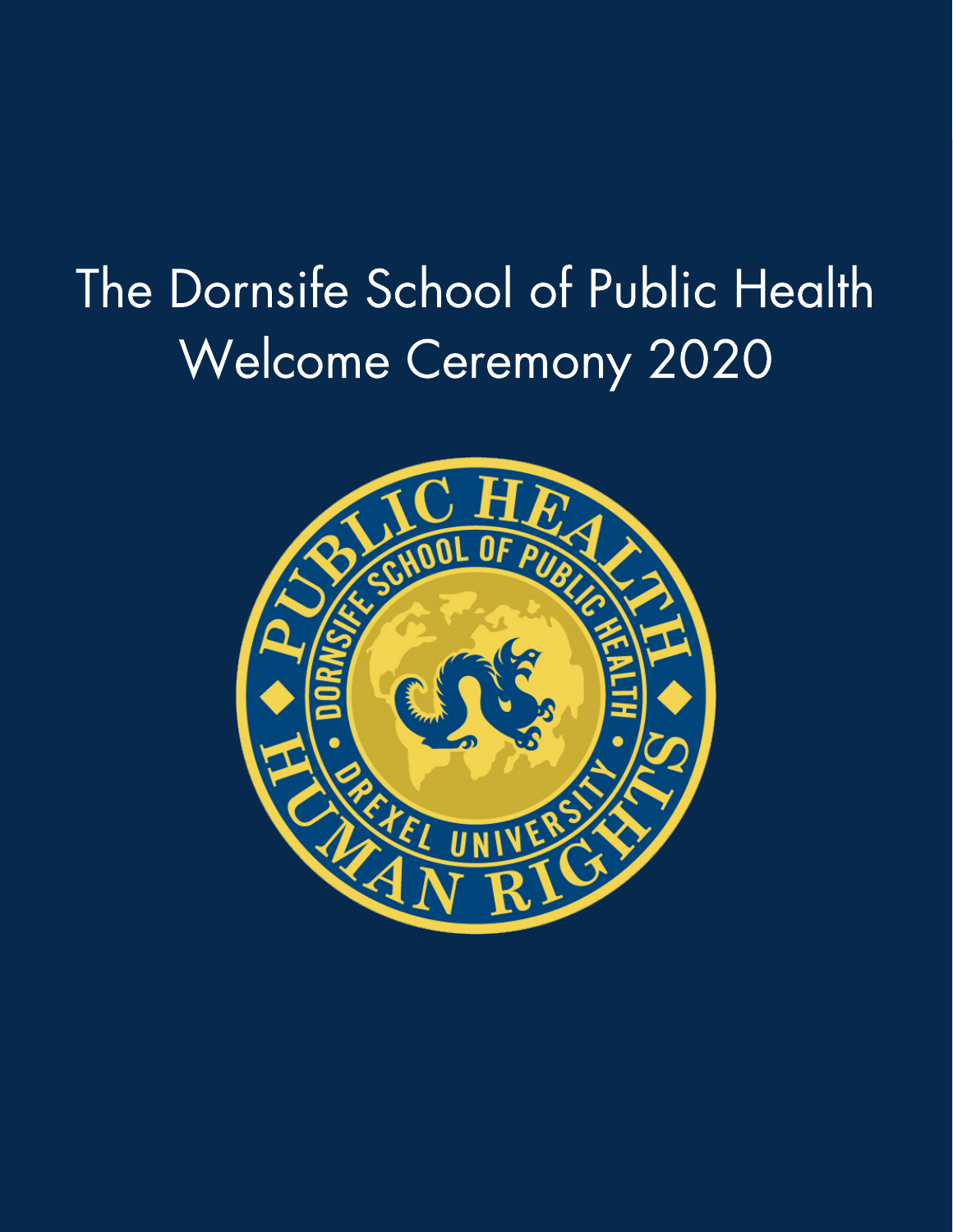# PROGRAM

WELCOME AND OPENING REMARKS

KEYNOTE ADDRESS

**COMMUNITY** 

PRESENTATION OF NEW

MEMBERS TO THE DORNSIFE

Ana V. Diez Roux, MD, PhD, MPH, Dean and Distinguished University Professor of Epidemiology

Raynard Washington, PhD, MPH, Deputy Health Director for Mecklenburg County

Phi Nguyen, MSEd Assistant Dean, Student Affairs

RECITATION OF PLEDGE FROM THE UN DECLARATION OF HUMAN RIGHTS

Student Government Officials

CLOSING REMARKS

Phi Nguyen

# ABOUT THE KEYNOTE SPEAKER

Raynard Washington, PhD, MPH Deputy Health Director for Mecklenburg County

In this role, Dr. Washington provides executive leadership to Mecklenburg County Public Health (MCPH) with direct oversight of fiscal operations, compliance, strategic planning and epidemiology.

Prior to joining MCPH, he served as Chief Epidemiologist for the City of Philadelphia and with the federal Agency for Healthcare Research and Quality. As a public health leader and administrator, his work has focused on understanding and addressing health inequities among the most vulnerable communities. Washington earned his undergraduate and graduate degrees at the University of Pittsburgh.

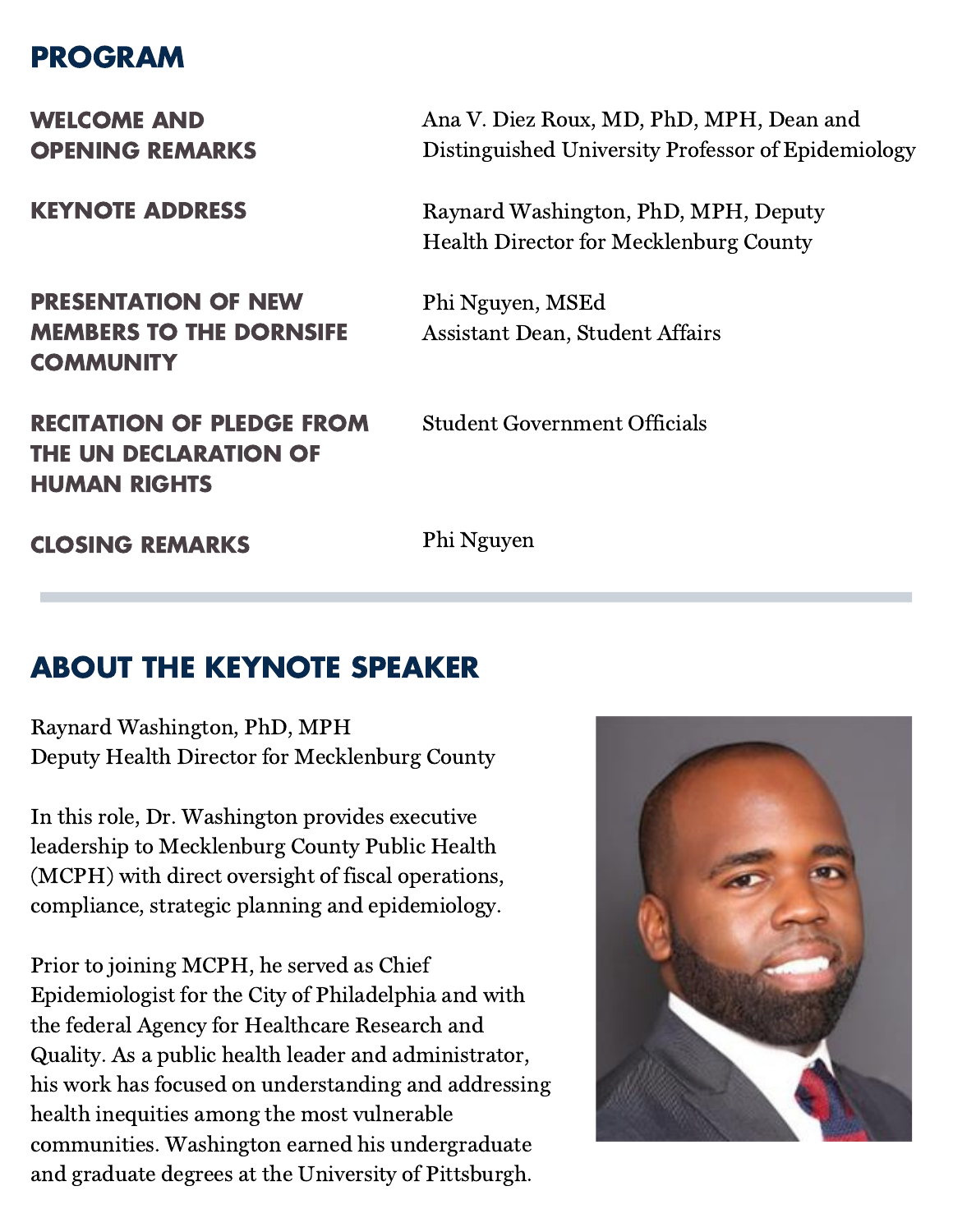# PLEDGE

"Whereas recognition of the inherent dignity and of the equal and inalienable rights of all members of the human family is the foundation of freedom, justice and peace in the world,

Whereas disregard and contempt for human rights have resulted in barbarous acts which have outraged the conscience of mankind, and the advent of a world in which human beings shall enjoy freedom of speech and belief and freedom from fear and want has been proclaimed as the highest aspiration of the common people,

Whereas it is essential, if man is not to be compelled to have recourse, as a last resort, to rebellion against tyranny and oppression, that human rights should be protected by the rule of law,

Whereas the peoples of the United Nations have in the Charter reaffirmed their faith in fundamental human rights, in the dignity and worth of the human person and in the equal rights of men and women and have determined to promote social progress and better standards of life in larger freedom,

Whereas Member States have pledged themselves to achieve, in co-operation with the United Nations, the promotion of universal respect for and observance of human rights and fundamental freedoms,

Whereas a common understanding of these rights and freedoms is of the greatest importance for the full realization of this pledge."

And from the Charter of the World Health Organization:

"The enjoyment of the highest attainable standard of health is one of the fundamental rights of every human being without distinction of race, religion, political belief, economic or social condition."

# ABOUT THE PROGRAM

This ceremony is a longstanding tradition since our school's founding in 1996 and our opportunity to welcome new students and faculty to Dornsife School of Public Health. Today's program includes a pinning ceremony that was first instituted at the School 24 years ago by our founding Dean, Dr. Jonathan Mann. Dr. Jonathan Mann was a humanitarian, advocate and visionary who highlighted the intersection of health and human rights.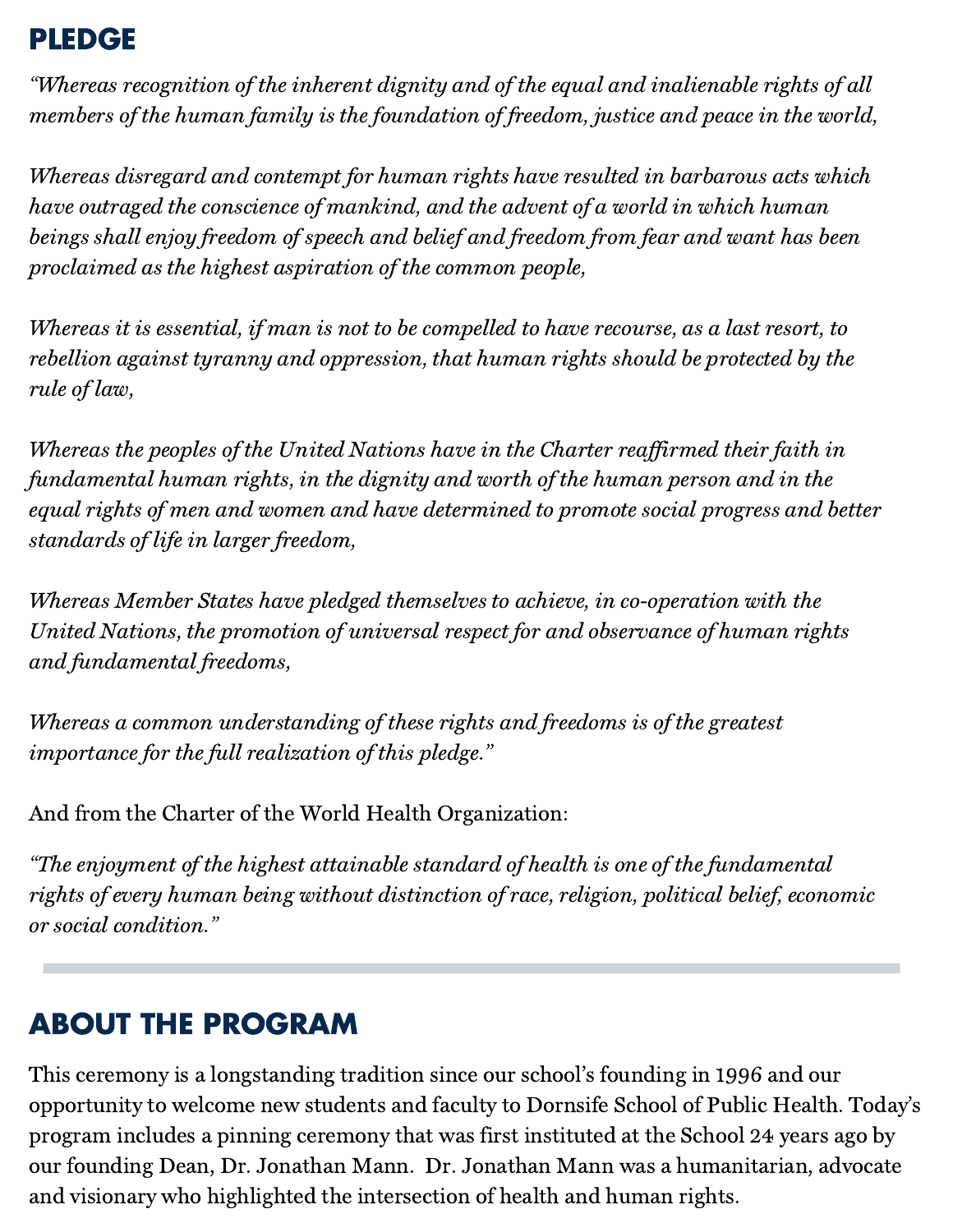## **NEW MEMBERS OF THE DORNSIFE SCHOOL OF PUBLIC HEALTH COMMUNITY**

#### **FACULTY AND STAFF**

Andrea Bolinga, Communications Specialist Kaitlyn Guild, Program Assistant Irene Headen, PhD, Assistant Professor of Community Health and Prevention Sandy Le, Administrative Assistant Michael LeVasseur, PhD, Assistant Teaching Professor of Epidemiology and Biostatistics Ran Li, Data Analyst Ijeoma Okere, Program Manager Meredith Rose, Lab Manager Ayden Scheim, PhD, Assistant Professor of Epidemiology and Biostatistics Leah Schinasi, PhD, Assistant Professor of Environmental and Occupational Health Megan Smith, Program Coordinator Karolina Wolnicki, Project Coordinator

#### **BACHELOR OF SCIENCE PROGRAM**

NatalieLieu Dao Maleah-Rose Callo Eusebio Paula A. Garcia Olivia Maja Kitlas Isabella Coletta Kopech Karaan Raj Madhup Kothari Claire Uzoamaka Mabia James Joseph McDonnell Jonathan Richman Samia Salman Emily Anne Wodock Stefan Zivanovic

## **BACHELOR OF SCIENCE/ MASTER OF SCIENCE PROGRAM**

Isla M. Chapman Thaya A. Edmond Victoria Hazel Gallogly Liam Richard Giberson Elan Isaak Itschakov Thomas Patrick Morris Chanyeong Park Stephanie Oluwatobiloba Shosanya Ying Aaron St Cerny

#### **MASTER OF SCIENCE PROGRAM**

Hal Chen Isabel Pisawis De Ramos Kristina T. Dureja Pkaisayout Aron Eng Anna Feting

Hector Alfredo Moran Lassallete Newton AshtonLeGrand Raines Sarah Katherine Reed Asma Sharaf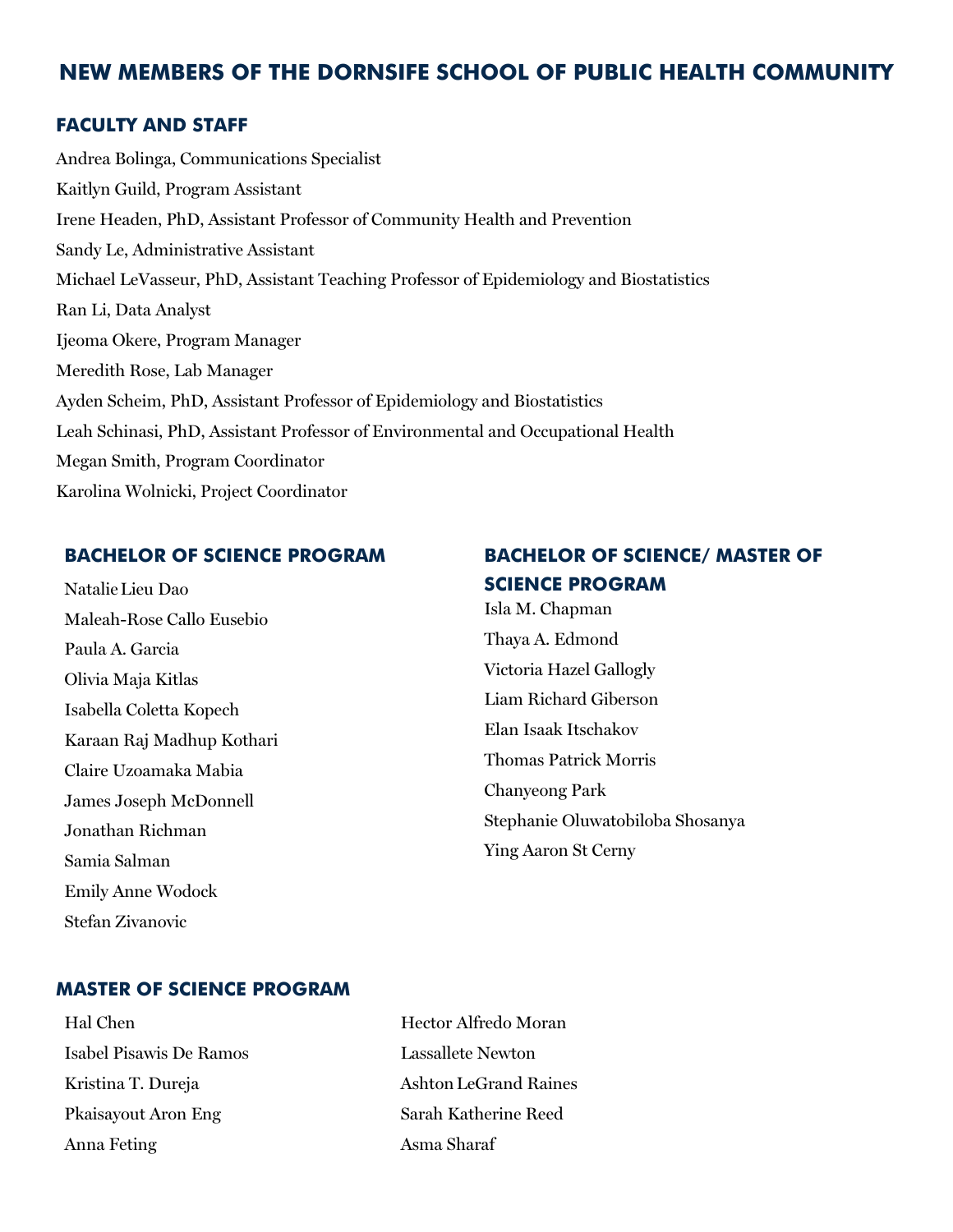Jessica Grimm Maxwell Howald Brian Lothrop

Catherine T. Williams Sarah Woidill

#### **MASTER OF PUBLIC HEALTH PROGRAM**

Einas Abutalib Naa Dedei Afia Addo Oluwademilade Odunayo Adefarati Oluwamuyiwa Pamilerin Adeniran David Afesumeh Barbara Affleck Ngwatung Akamangwa Shajumun Alam Nada Mahmoud Abdelaziz Mahmoud Ali Deemah Abdullah Almasoud Shahad Sh M E Alshuaib Katie Karen Anderson Kathy Haruko Arango-Kautz Sofia Argibay Deborah Ashely Awobajo Michelle Ayensu-Peters Amanda Bianca Badal Amanda Lynn Baggett Khyle James Ross Ball Lia Hadas BenYishay Breonna La Trice Bingham Suzanne Block Renise Blythe Sarah Nicole Boise Pavani Reddy Bonthu Anna Louise Bostwick Christina Nicole Branton-McMillon Thea-Camille Briggs Kylie Brinson Cassia M. Brockway Rachael Brown Kelsey K. Kvandal Cassandra Kyriazis Erica B. Larocca Joanna Alexis Levine Tai-Yu Liu Erin Mahoney Brenton Richard Marcucci Ndoye Maty ShevonPhylisia McCalman Laura Lea McCarver Michael James McCoy Tara McGarty Lani Aimee Wahl McQuilkin Sarah Jane Meighan Alysha Ann Melnyk MariahRose Menanno Alexandra Metelow Conor Millard Tabitha Ann Milliken Masuda Mimi Aria Mooney Mengie Ngwegha Muluh Tyler Joseph Munn Wandia Mureithi Regan Murphy Justin Murshak Alexia Mylonas Garvita Nagar Neeraj Narayan Benjamin Lewis Neider Ifunanya Anita Nwabueze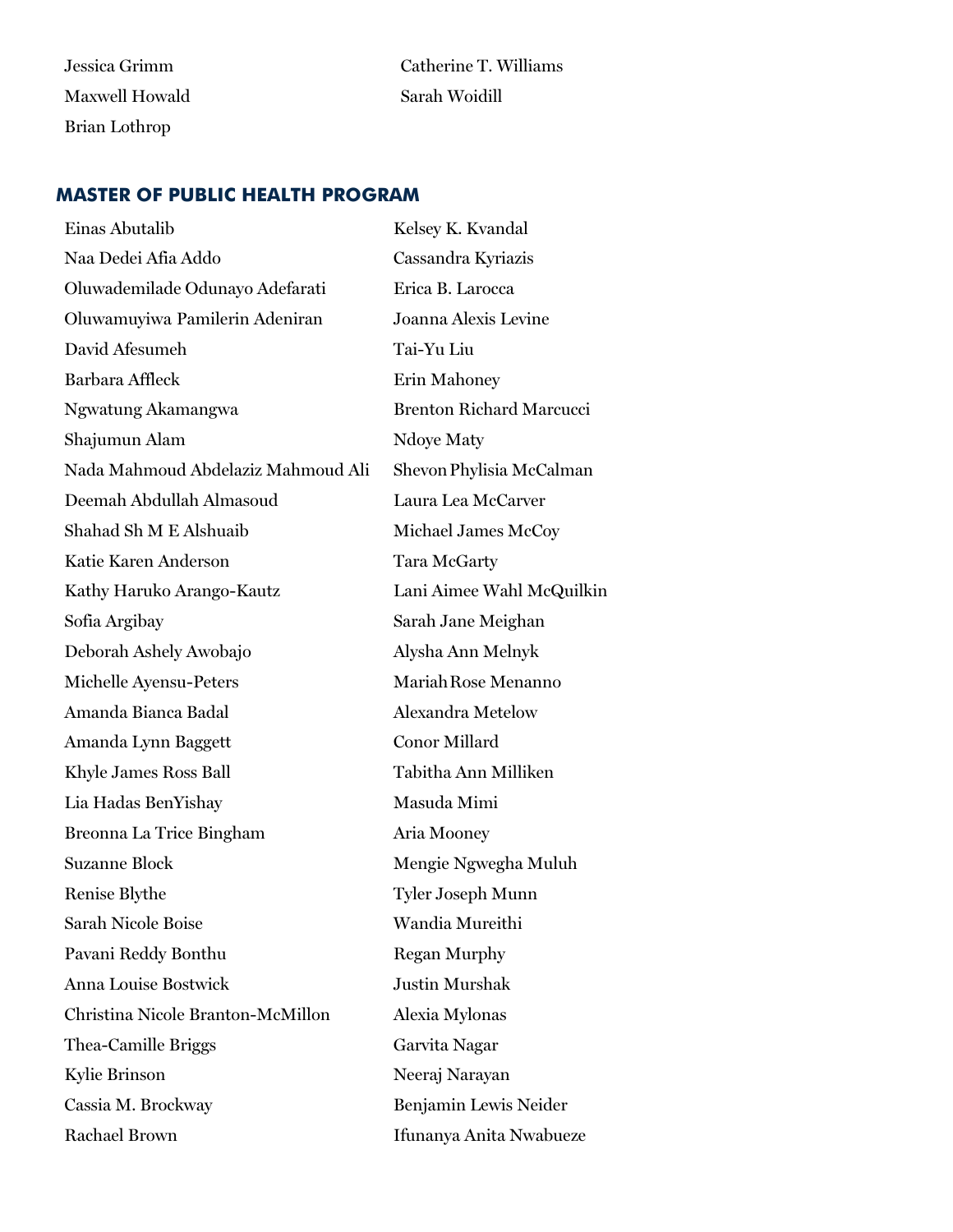Michael Keegan Brown CharlesWilliam Brown Abigail H. Browngoehl Amy Buchanan Khadijah Denise Bundick Mayra Cano Jennifer Carlson Edward Yaw Carsem Carly M. Cherwony Jordan Cobb Nyah I. Collier Christina D. Collins Deanjur Coney Shartearra Chanel Conigan Juan Marcos Cotto Frank Joseph Cottone Diane Ormyn Critchlow Anna R. Davis Zaharaa Fathima Davood Marissa DePativo Elana DiCocco Aldona DiSandro Damian M. Dodge Kelly Ann Doherty Shannon K. Donahue Meghan Donnelly Kevin A. Dougherty Brittney Donette Dunbar LaurenAshley Eckel Darrah Edwards Chelsea A. Elam Ngozi Anthonia Fadulu Oluwatosin Christiana Falayi Amy Dolores Fanelli Kaitlyn Farrell Khareema Faulkner Melanie Ferdinand

Michelle Obasi Margaret K. Obot Stella Onyinye Oduah Adiam Ogbagiorgis Saheedat Omoronike Olatinwo Gabriella Elkis O'Leary Oladoyin Marie Onawole Lunda Onesias Christian Bernard Ong Ciara O'Sullivan Corinne OToole Peace Chiemela Ozoemena Georgia Michelle Pardales Yagna Nitin Patel Lucca P Pelliccia Eboni Pelzer Mikaela Rae Perez Lily Sarah Pliskin Alayna Proctor Kylie Devon Prosser Danielle Nicole Pryor Genevieve Quaye SehrishRashid Donald Thomas Noah Redstone-Brophy Michelle Reece Alexandria Isbel Reguinga Lexi Marie Rice Michael Rocchi Liam Edwin Romond Djeneba Sacko MelissaSaint Cloud Julia Marie Sanchez Nicolette Santiago Heather D. Santos TanazSayan Chaz M. Scala Sara Schouten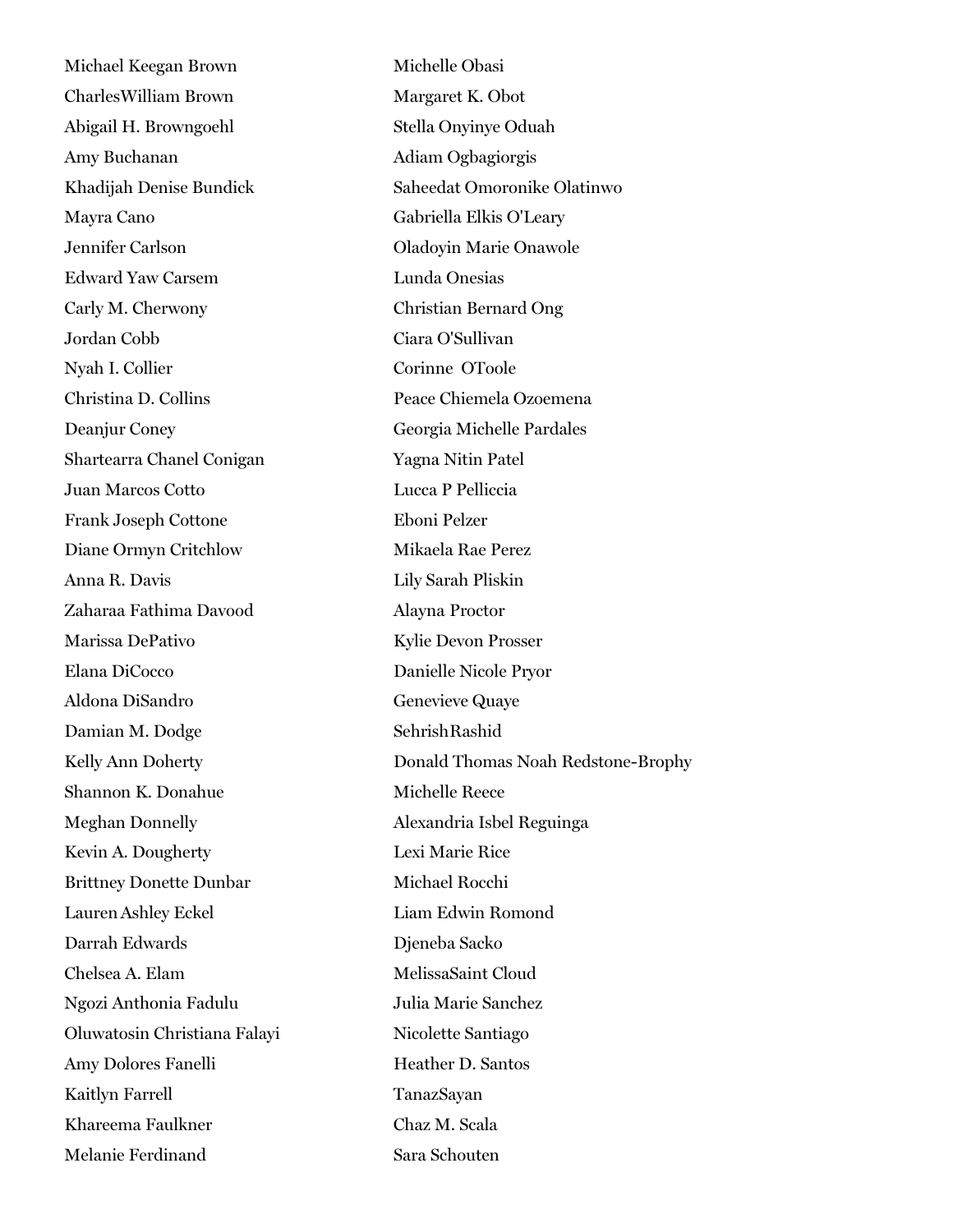Thomas D. Ferrari Sophia Rachael Figgs-Riley Rebecca Finkel Kiera Fisher Markolline Forkpa Lawryn Marie Fowler Shrenik H. Gadagkar Orlando Glasby Line Pascale Gonel Sheniece Gorrell Kimberly C. Grasty Sarah Kiran Grewal Jennifer Shoener Griffin Whitney Marie Grogan Sami Karl Hamed Dzhuliyana Krasimirova Handarova Tawny Jane Handelong Samantha Harris Molly Haslam Zachary Hathaway Celia Hebb-Sankey Tiffany Hill Dina Hosameldin Caroline Rosabel Huang Brooke Jackson Gunnar William Jacob Medji Jean Jobin Kalappura Sharmin Kamrun Nikitha Chowdary Kanakamedala Vidhi Vipul Kathiria Talisha Kelly Farah Khurshid Carly Kindbom Abigail Marie Knouse Elise Isabella Krims Katherine Kujawski

Kanika Sehgal Falon Ryan Seibert-Burns Cecirahim Mohamatu Bintu Sesay Pushti S. Shah Afton Olevia Shavers Rebecca Nicole Shirley Jessica Silver Katie Joan Singley Tracie Denea Slade Lavenes Yassah Kortimai Sonkarlay Francesca E. Speiss Charles Edward Spells Shelby Tisharose Spohn Jacob Thomas Stass Mary Corinne Steele Cassandra Stuart Alexis Han Tang Reed Thompson Isabel Alden Traore Maddie Lizabeth Trego Yosselin Y. Turcios Disha Uppal PascaleAline Vallee Isabel Velosa Alexandra B. Verducci Olivia Rose Vesey Alison M. Volz Kiara Jaynesha Warren Elizabeth Margaret Waterman Cassondra Wethers Colin Witman Nicole Marie Rose Wittmeyer Charis Wynn Sarah Yousif Helena Zrile